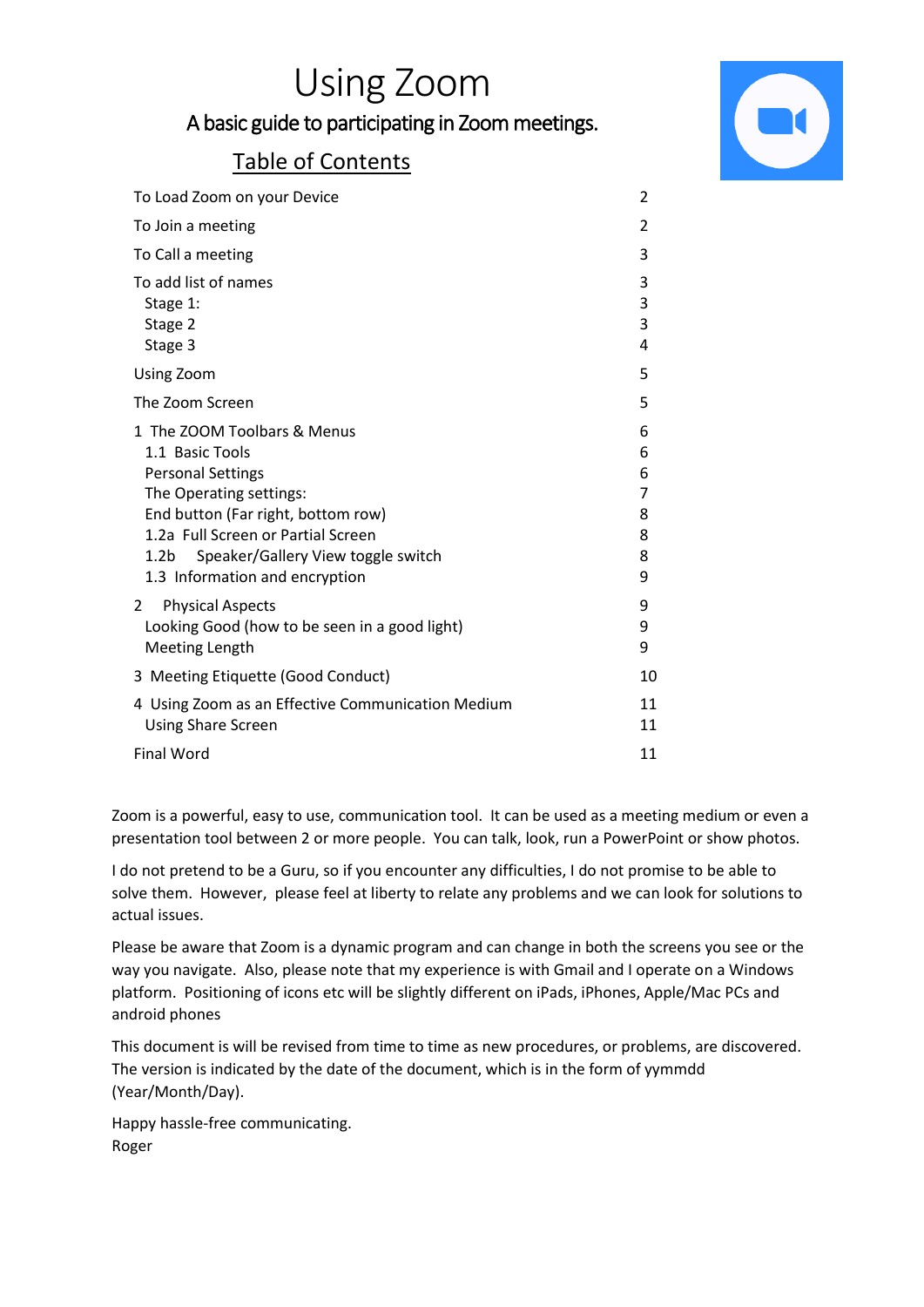## To Load Zoom on your Device

To load Zoom on your device (PC or Laptop or Apple/Mac or iPad or iPhone or Android).

Link to<https://zoom.us/download>This will download a file so you can install the software.

The file is named zoominstaller.exe. Double click on it and agree to use your device (PC etc. ) and to run with sound and video. If you are asked to run any program OTHER than Zoom, best not to.

The end result should be to install Zoom. You will have to give your preferred email, and a name (use proper name so, down the track, others at a meeting will know it's you). A Zoom icon should also appear on your PC desktop (screen).

If you are not connected and have a meeting to join, link t[o https://zoom.us/signin.](https://zoom.us/signin) Provide the Zoom meeting number (11 digits) and password (6 alpha-numeric characters).Then, as above, provide your email, name, desire to use video and sound and whatever else is an appropriate request. This should get you into the meeting and also load Zoom on your device for next time

### To Join a meeting

#### Open Zoom

Go to Home Page (the usual default) This window should appear (minus the red circle)

Click on Join

- Then enter the meeting ID (11 digit number)and Password (6 digit alpha-numeric characters)
- Wait to be admitted You may need also to click a 'Join with Video' and/or join with audio.
- DONE!

Alternatively, if the host has sent you an email notification

- Make sure you are not already logged on or joined to another old meeting (e.g. last time you used Zoom, but did not fully disconnected). If so, completely disconnect and reload Zoom.
- Press on the https link sent to you.
- Wait to be admitted (may take a few minutes, depending on Zoom traffic) You may need also to click Join with Video and/or join with audio.
- DONE!



Zoom Home Page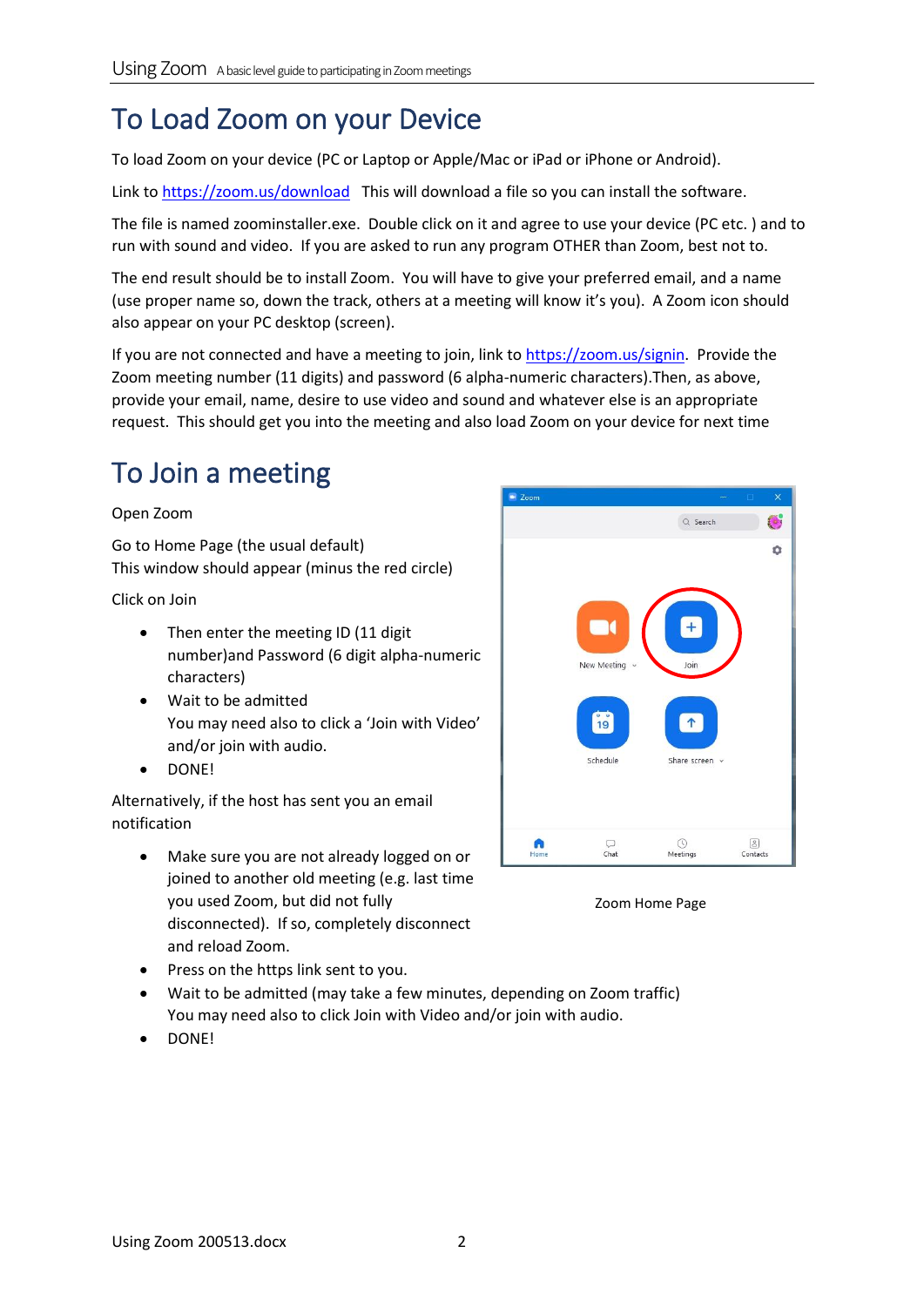## To Call a meeting

#### Open Zoom

The Home Page should appear (minus the red circle)

Press New Meeting

*If you just want to practice by yourself, start a New Meeting but do not invite anyone.*

Zoom terminology is for you to be the **Host**, everyone else is a Participant. Everyone has same operating procedures it's just that the Host has a few more controlling rights.

## To add list of names

#### Stage 1:

Press Manage Participants tab at bottom of screen (or top if you have an iPad). See later how to do this.





#### Stage 2

This window should now appear

Press Email

Press Gmail (or your email provider)

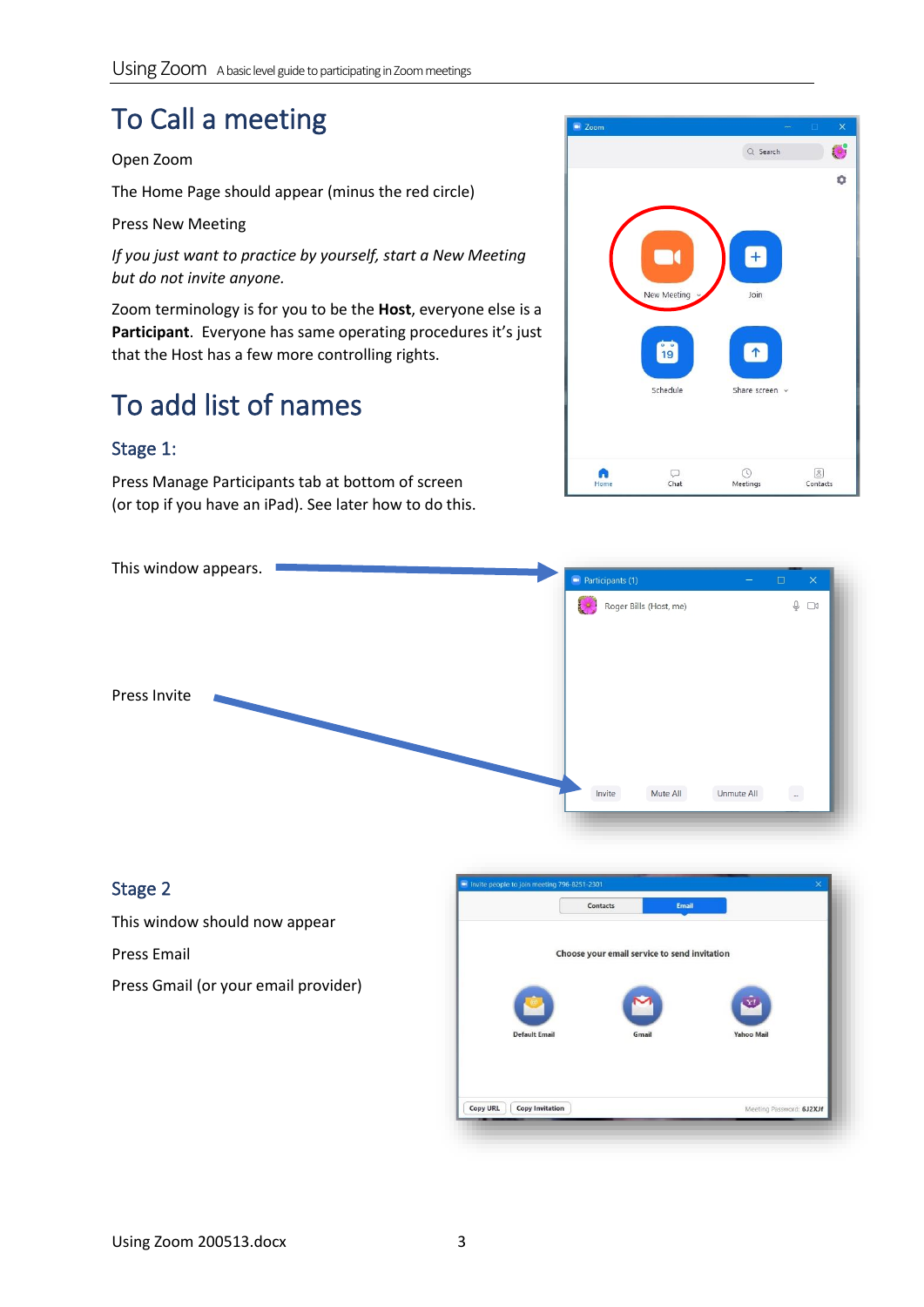#### Stage 3

This window should appear

In the Recipients area, enter the emails of all the people you want to invite

#### Please join Zoom meeting in progress

To 60plus@gmail.com

Please join Zoom meeting in progress

Join Zoom Meeting https://us04web.zoom.us/j/79682512301?pwd=c3Z1MWFCOEpiNXVwcWhFYWI2Rk9NQT09

Meeting ID: 796 8251 2301 Password: 6J2XJf

Send the email exactly like you send any email

It contains the information needed for the recipients to click. (Even loads Zoom if the recipient is not already on Zoom.)

They will then respond (after maybe 2 or 3 minutes, it all depends. System sometimes slow).

They will enter a "waiting room" and this will show on your screen.

Then you accept them (or whatever the wording is) and they will join the meeting.

### **You will be the host**

As such you can mute whoever you like (particularly anyone overly loquacious!)

From here on it is assumed:

- 1. You are able to **open** Zoom
- 2. You can **join** a meeting
- 3. You can **open** a meeting (New Meeting)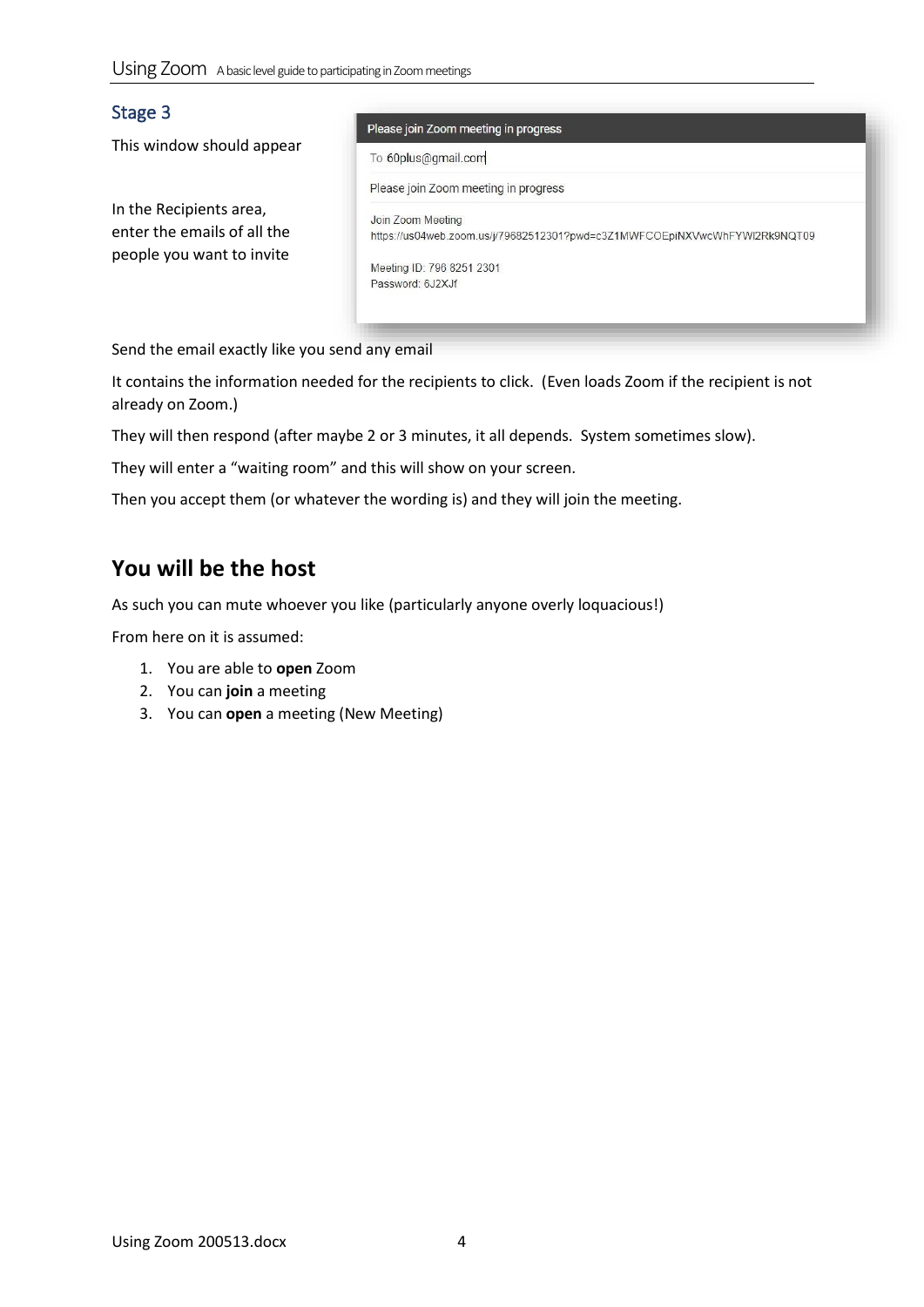## Using Zoom

This section is about:

- 1. The Zoom Toolbox
- 2. Some physical elements
- 3. Meeting etiquette
- 4. Using Zoom as an effective medium of communication

Caution: Location of 'pop-up' tool bars and buttons will vary from one PC to another. Those shown here apply to my Windows laptop. They are be found in slightly different locations on the screen of my iPad.

### The Zoom Screen



Areas on the Zoom Screen

- 1. Main Toolbar
- 2. Image controls (full/partial screen, gallery/speaker view)
- 3. Meeting and security details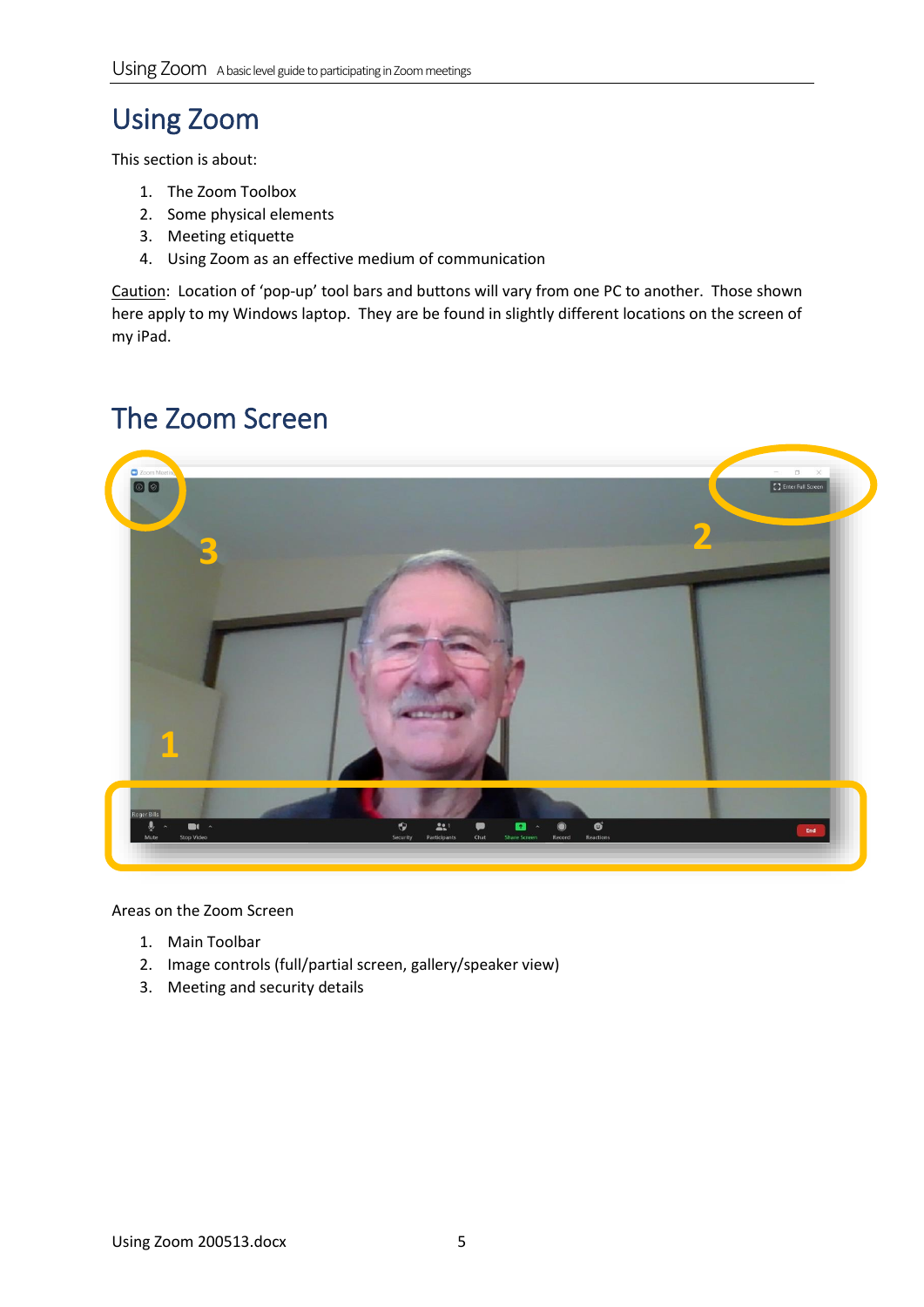### 1 The ZOOM Toolbars & Menus

#### 1.1 Basic Tools

First of all, I want to run through some of the basic tools available through Zoom, to understand what can be done at a pretty basic level.



The bottom row on a Windows laptop (note: these controls may appear in another place on your computer/iDevice)

The bottom row of controls comes in 3 groupings:

### Personal Settings



| <b>Mute</b> | You may turn your PC sound on or<br>off. It works as a toggle switch<br>If you run mostly in a meeting in<br>mute, you can always temporarily<br>unmute yourself by pressing the<br>space bar, hold down the | <b>Select a Microphone</b>                                                                                                                                        |
|-------------|--------------------------------------------------------------------------------------------------------------------------------------------------------------------------------------------------------------|-------------------------------------------------------------------------------------------------------------------------------------------------------------------|
|             | spacebar, speak, release the space<br>bar. Alt+A also toggles the<br>mute/unmute status.                                                                                                                     | $\checkmark$ Microphone Array (Realtek High Definition Audio)<br>Same as System<br>Select a Speaker<br>√ Speaker/HP (Realtek High Definition Audio)               |
| Mute ^      | Choose your microphone, choose<br>your speaker (generally use that<br>on the PC), test your speaker and<br>microphone and a few other<br>choices I will not cover as they are<br>best left unchanged.        | Same as System<br>Test Speaker & Microphone<br>Switch to Phone Audio<br>Leave Computer Audio<br>Audio Settings<br>Roger Bills<br><b>Stop Video</b><br><b>Mute</b> |

**Stop Video** Takes your image offline. Reduces session bandwidth if many people are joined.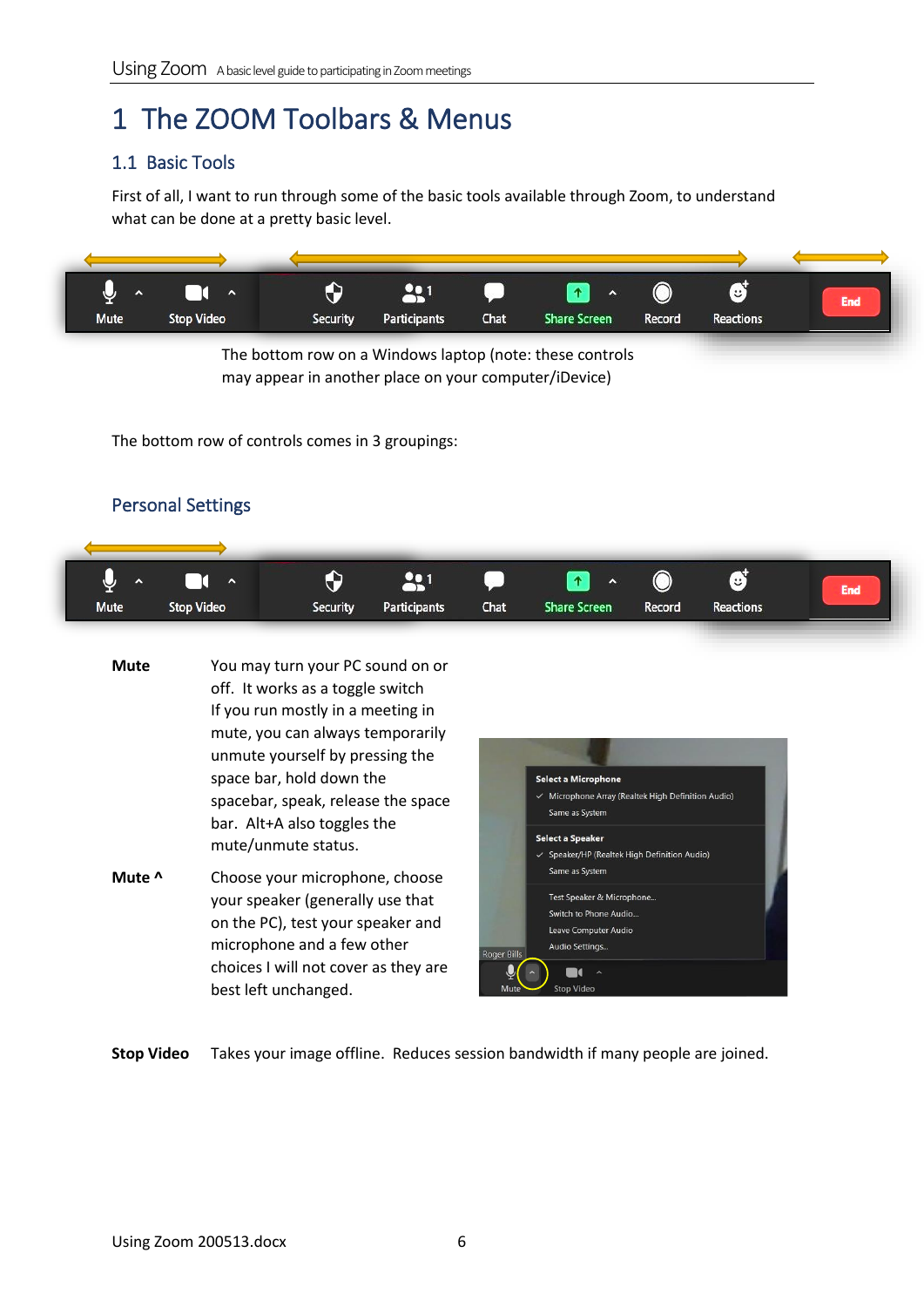**Stop Video ^** Video Settings (be careful) and Virtual Background (VB). The VB looks good on a small image, but awfully disjointed and distracting around your personal image. Please don't use it if you are the speaker.



#### The Operating settings:



**Security** Security settings – a tool for the host. Not really important for informal chats – relevant to stop "Zoom Bombing" from uninvited participants. Normally a high level of security is the default, as all attendees will need either to have been invited or have the meeting password, which changes from meeting to meeting. Even then, no-one enters unless admitted by the Host. They go first into a "Waiting Room".

**Participants** How the Host can mute anyone, and how the Host can see who wants to speak (raised hand image will show if tab triggered by a participant, see below).

**Chat** This displays a window to permit a chat (via

typing) to comment during the meeting.

If you are a Participant then the Label is simply "Participants". Pressing this will throw up a screen to allow users to see who is at the meeting, who is talking, who is on mute





**Share Screen** A presentation tool. More on this later. A powerful fun tool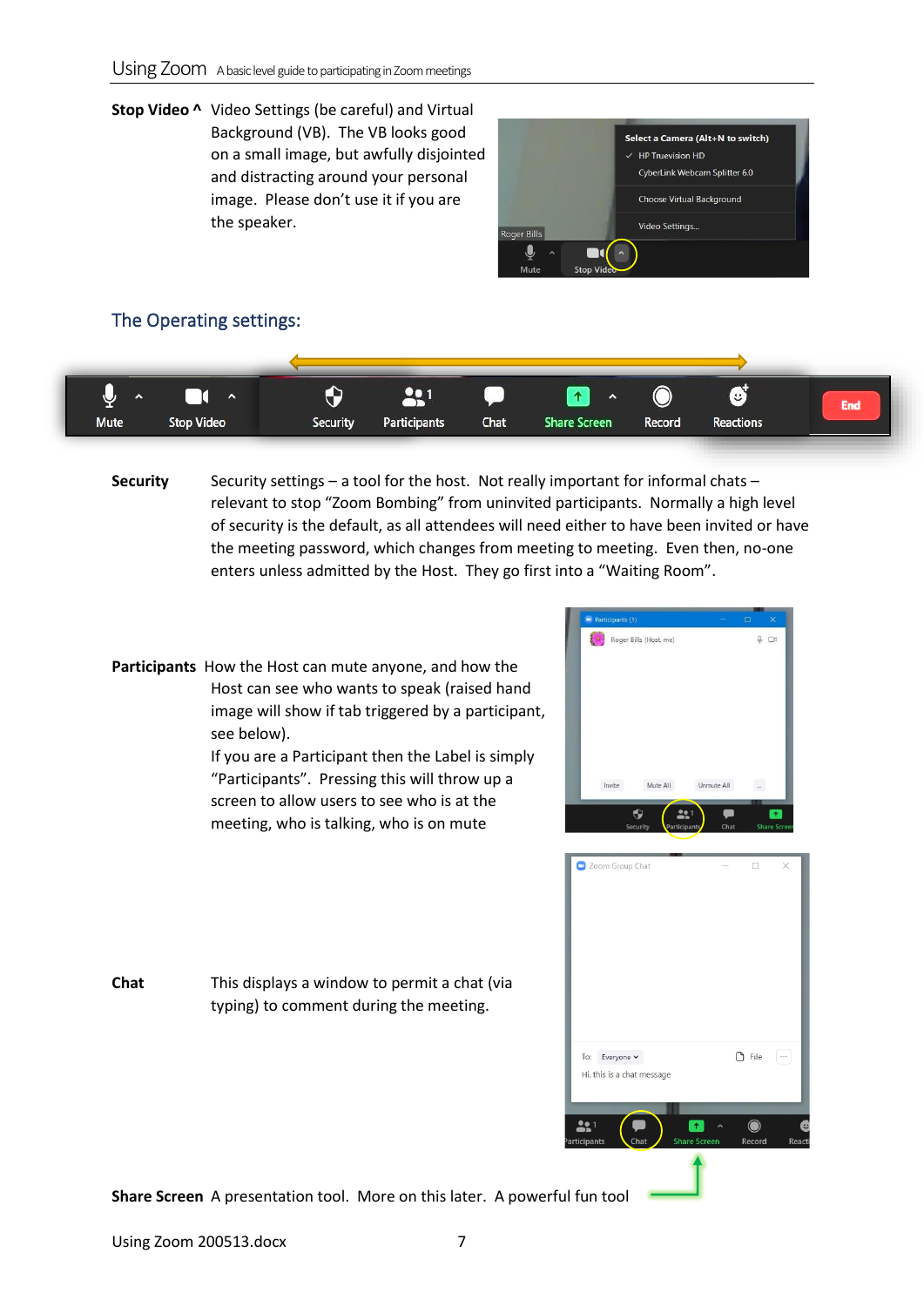**Share Screen ^** Tool for the Host: Allows some default settings to be changed. Best left unaltered for now.

Record In extreme circumstances, you may even record the meeting to your PC. (Good for Minutes Secretaries???).

**Reactions** You may "clap" a speaker to applaud or "thumbs up" to agree with the speaker. These will show inside your image and display on everyone's monitors. They fade automatically after about 10 seconds.



#### End button (Far right, bottom row)

Reactions



Self-explanatory. When you leave the meeting, unless the Host ends the meeting first!

#### 1.2a Full Screen or Partial Screen

These appear, one at a time, as a toggle at the top of my screen.



#### 1.2b Speaker/Gallery View toggle switch

#### **Icons at the top RHS of my screen that appear when cursor moves**

**Speaker View** or **Gallery View** (your choice; speaker view shows a big picture of whoever is holding the floor at the time. Zoom will automatically select loudest voice, so Host may have to mute "you know who".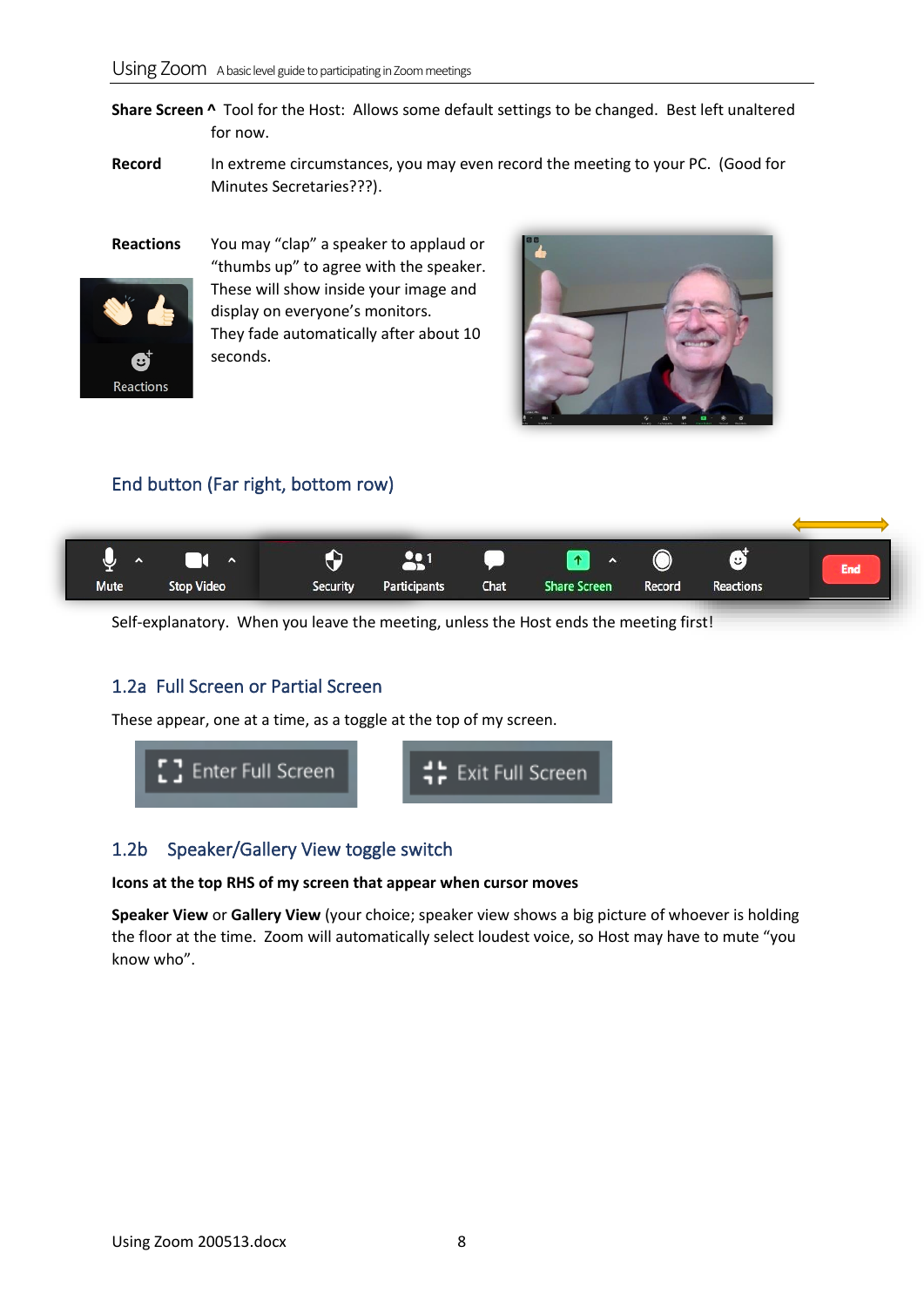### 1.3 Information and encryption

**Icons at the top LHS of my screen that appear when cursor moves**





Information (Meeting details: Name, ID, Host, Password to join).



Security Encryption lock. Do not touch unless you know what you are doing.

## 2 Physical Aspects

### Looking Good (how to be seen in a good light)

There are a few tips to looking good on Zoom.

- Have the light in front of you (or slightly sideways) and above.
- Do not have a bright background as this makes you look very dark (camera adjusts for even light).
- There is the temptation to use a virtual background. This is OK, EXCEPT if you are the speaker, as your edges will go haywire and it will be very distracting. My advice: "Don't".
- Have the screen elevated so the camera is not looking up your nostrils.
- And look at the camera, or at least the top  $1/3^{rd}$  of the screen when you are the Speaker. Looking at the camera may feel a tad unnatural, but you will look natural to your audience.

### Meeting Length

- With Pro or Business accounts meetings may take as long as they need or has been allocated.
- However, individuals may run meetings under their own membership ID.
	- 1 on 1 for unlimited time.
	- 1 to many: 40 minutes. Sometimes Zoom allows longer, but similarly, sometimes it doesn't.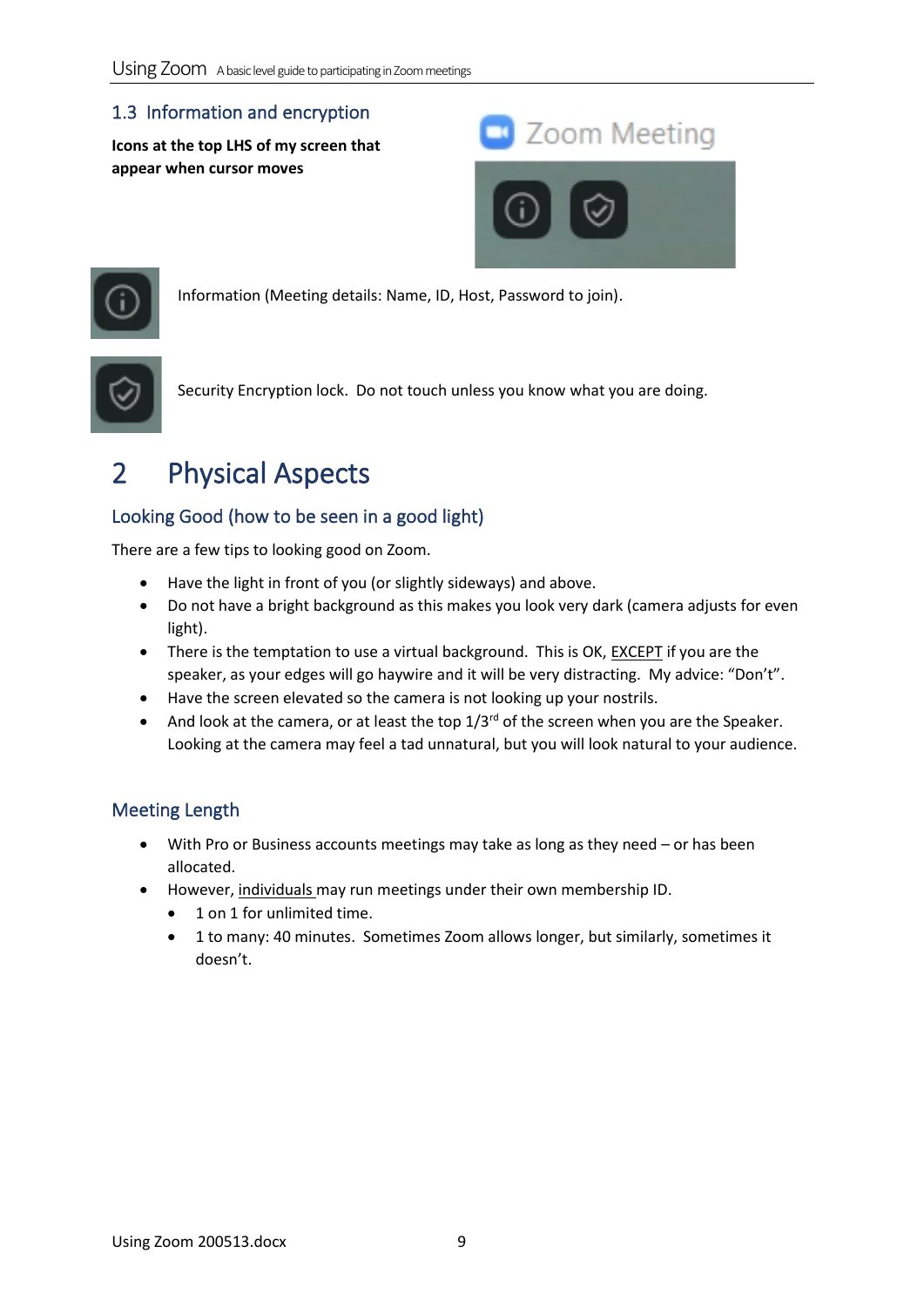## 3 Meeting Etiquette (Good Conduct)

To be successful in meetings we need a few common Ground Rules. Additional agreed etiquette may also apply.

- The Chair is still the Chair, but may be referred to as Host (Zoom terminology).
- The Host can control who speaks if they so choose. For large meetings, muting non-speakers may be the way to go (but applause and thumbs up reactions still work).
- Those wishing to speak may **raise a hand** and the Host will then allow them to hold the floor (or is it hold the screen?) when appropriate.

To raise hand, press the *Participants* tab, and then select a tab *Raise Hand* (see below) which should appear on your screen (exactly where depends on your PC/iPad etc).





Note: The Host cannot trigger a raised hand for themself, but raised hands will appear against Participants if the Host has the *Manage Participants* tab open.

| Raised Hand icon                                         | <b>Participants (2)</b>              |  |  |  |  |  |  |  |
|----------------------------------------------------------|--------------------------------------|--|--|--|--|--|--|--|
| The hand shows on<br>everyone's<br>Participants window   | Roger Bills (Me)                     |  |  |  |  |  |  |  |
| provided they<br>have activated<br>the Participants tab. | Helen Bills (Host)<br>H <sub>B</sub> |  |  |  |  |  |  |  |

Participants window. Opens when you press Participants tab

- Hint: Learn how to raise your hand, so you may speak.
- A small additional raised hand should also appear somewhere on the Host's screen to alert them to a Participant's hand signal.